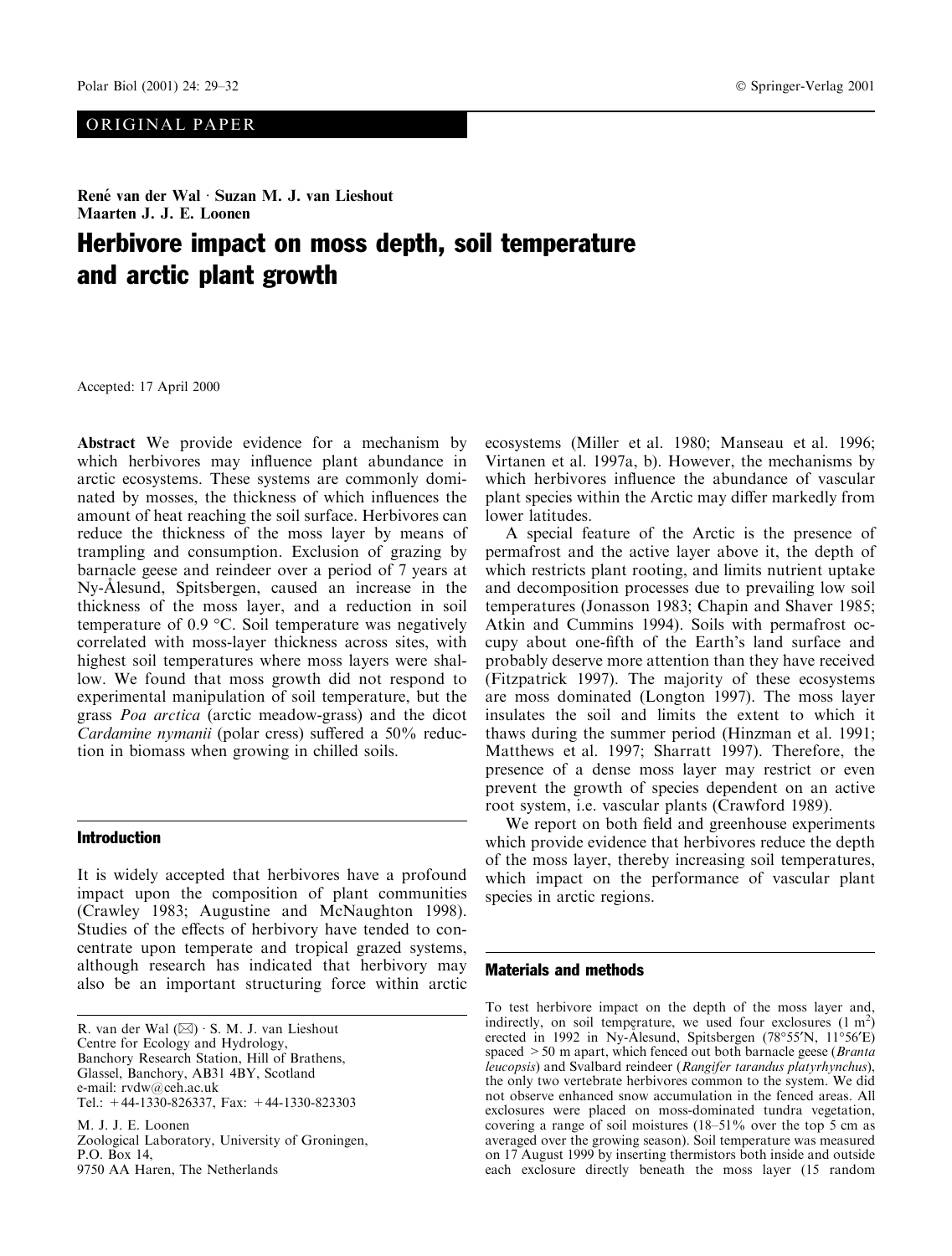measurements per site). To determine moss-layer thickness and root profile of the dominant grass *Poa arctica* (arctic meadowgrass), cores of 23 mm diameter each were taken from both inside and outside exclosures (five randomly selected cores per site). For the root profile, cores were divided into 1-cm-thick sections from the green moslayer downwards. Corresponding soil sections were pooled for each exclosure or control area. Roots of Poa were extracted by washing the soil sections over a set of sieves, discarding roots of other species, and the material was then oven-dried at 70 °C for 48 h to determine dry weight.

To test for the impact of soil temperature on plant performance, ten  $20 \times 10$  cm<sup>2</sup> turves were taken from a wet meadow community into the greenhouse and divided into two. One half was placed on ice to mimic a permafrost situation, whilst the other half was placed on cold water representing warmer soils. A wire cage and plastic sheet prevented direct contact between the turves and either the ice or water. On average, soil temperature in the turves differed by  $7^{\circ}$ C between the two treatments. Turves had a 100% moss (Sanionia uncinata, Mnium spicatum, Dicranum sp.) cover, with the grass P. arctica and dicot Cardamine nymanii (polar cress) growing interspersed within the mosses; turves were kept moist by regular spraying with tap water during the entire experiment. At the start of the experiment (20 June 1999), three cranked wires (Clymo 1970) per turf were placed level with the tops of the moss, to allow measurements of moss growth conducted at the end of the experiment (12 August 1999). Additionally, three small subsamples (13.5 mm diameter) were taken to estimate the biomass of green moss in each turf. Initial (Poa only; Cardamine had no visible shoots at that stage) and final shoot density (*Poa* and *Cardamine*) were recorded and above-ground plant parts were harvested. Turves were washed over a set of sieves to separate Poa root material; all plant material was oven-dried at 70 °C for 48 h to determine dry weight.

#### **Results**

Moss height increased significantly in the absence of grazing [paired *t*-test:  $t_4 = 4.50$ ,  $P < 0.05$ ; 33 ± 10 (SE) mm vs. 52  $\pm$  16 mm]. At these sites, where grazing was excluded for 7 years, soil temperature was  $0.9 \pm 0.15$  °C lower than in grazed control areas  $(t_4 = 5.85, P < 0.01; 4.8 \pm 0.4 \degree C \text{ vs. } 5.7 \pm 0.3 \degree C).$ Moreover, soil temperature correlated negatively with thickness of the moss layer  $(r_s = -0.881, n = 8,$  $P \leq 0.005$ , with the highest soil temperatures at sites where the moss layer was shallow. Within the grazed plots, the majority of *Poa* roots were found at the mosssoil interface. In response to the thicker moss layer of ungrazed sites and corresponding lower temperature,

roots of *Poa* seem to shift upwards into the moss layer. Median rooting depth (the depth above which 50% of the root mass was found) of *P. arctica* in ungrazed sites was 9  $\pm$  4 mm less than in grazed sites. This is less than the increase in moss depth following exclusion of grazing  $(16 \pm 7 \text{ mm})$  leading to the presence of a greater proportion of roots in the moss layer.

The impact of manipulated soil temperature on plant performance is summarised in Table 1. Moss growth was found to be independent of soil temperature. However, above-ground biomass of the grass P. arctica and the dicot *C. nymanii* growing in cold soils was about 50% of the biomass of plants growing in warmer soils. These differences in above-ground biomass between the treatments in *Poa* were due to a combination of low shoot density and low shoot mass when growing in cold soils. In *Cardamine*, shoot mass was low when growing in cold soils, but shoot density remained unchanged. Our data also suggest a negative effect of low soil temperature on *Poa* root mass ( $P = 0.06$ ), as well as on total plant biomass ( $P < 0.05$ ).

## **Discussion**

We have demonstrated that exclusion of grazing by barnacle geese and reindeer over a period of 7 years caused an increase in the thickness of the moss layer, associated with a reduction in soil temperature of 0.9  $^{\circ}$ C. Moreover, soil temperature was negatively correlated with moss-layer thickness across sites, with highest soil temperatures when moss layers were shallow.

Although mosses are not commonly grazed in temperate areas, a variety of herbivores in the Arctic include these lower plants in their diet (Prins 1981; Longton 1997). Both Svalbard reindeer (Staaland 1986; Van der Wal et al. 2000) and barnacle geese (Prop and Vulink 1992; Van der Wal and Loonen 1998) were found to consume substantial amounts of mosses. Likewise, mosses are a major food source for the widespread and often numerous lemming (Lemmus sibericus) (Virtanen et al. 1997a). Moreover, as mosses in general are sensitive to trampling (Liddle 1997), those growing in fragile systems such as the Arctic are particularly likely to suffer

Table 1 The impact of soil temperature on plant performance on mosses and two vascular plants in a greenhouse experiment. Turves were placed either on ice (cool soils) or cold water (warm soils).

Mosses showed no response to the treatment, whereas vascular plants, which are dependent on roots for nutrient and water uptake, showed poorer performance in cooled soils

| <b>Species</b>    | Source                                       | Cool soils       | Warm soils       | t-value | Significance |
|-------------------|----------------------------------------------|------------------|------------------|---------|--------------|
| Moss sp.          | Height increment (mm)                        | $2.4 \pm 0.2$    | $2.8 \pm 0.4$    | $-1.2$  | $P = 0.25$   |
|                   | Live biomass $(g/m^2)$                       | $200.2 \pm 27.7$ | $215.3 \pm 21.0$ | $-0.6$  | $P = 0.57$   |
| Poa arctica       | Total live biomass $(g/m^2)$                 | $4.0 \pm 0.8$    | $7.9 \pm 1.3$    | $-4.1$  | P < 0.01     |
|                   | $\Delta$ shoot density (no./m <sup>2</sup> ) | $-8.7 \pm 2.8$   | $0.1 + 4.7$      | $5.8*$  | P < 0.05     |
|                   | Root biomass $(g/m2)$                        | $38.1 \pm 8.8$   | $51.0 \pm 9.4$   | 2.1     | $P = 0.06$   |
| Cardamine nymanii | Shoot biomass $(g/m^2)$                      | $1.7 \pm 0.5$    | $3.4 \pm 0.7$    | 2.8     | P < 0.05     |
|                   | Shoot density (no./m <sup>2</sup> )          | $16.2 \pm 5.5$   | $18.0 \pm 5.8$   | 0.4     | $P = 0.73$   |

*\*F* value of a poisson regression on the change in number of shoots over the course of the experiment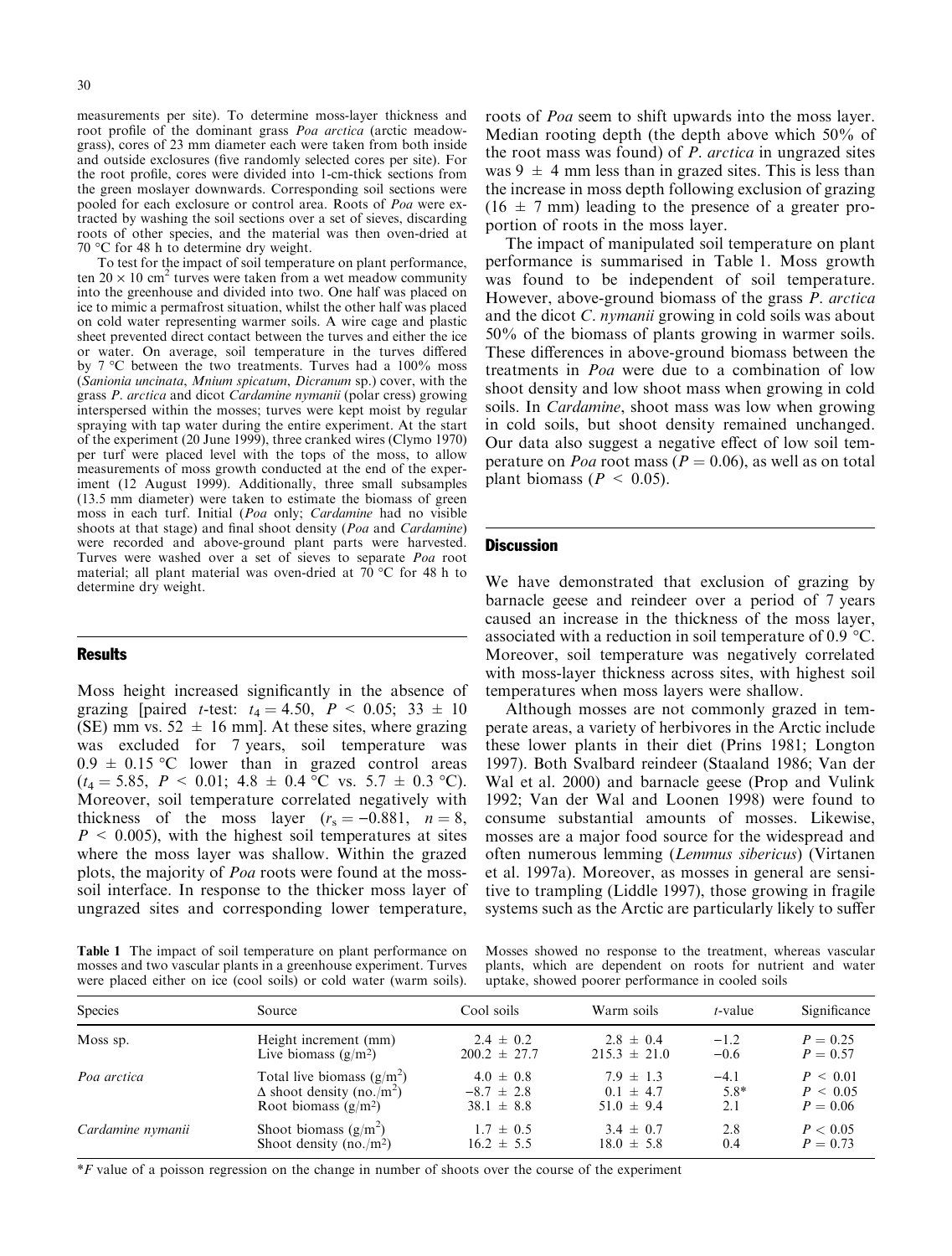from grazer-associated trampling effects. We therefore expect reduction of moss growth in the Arctic, due to both herbivore consumption and trampling, to be widespread.

There is little doubt that the moss layer provides thermal insulation of permafrost, as was found in a wide range of habitats such as Alaskan black spruce (*Picea*) *mariana*) forests (Sharratt 1997) and Norwegian alpine fellfields (Matthews et al. 1997). Similarly, in our study we found that soil temperature correlated with mosslayer thickness. Reduction in the extent and thickness of the moss layer by herbivores is thus a likely scenario to raise soil temperature in those systems, which are characterised by the presence of permafrost. Moreover, the length of the growing season for vascular plants is likely to be influenced by herbivores, as the rate at which the active layer thaws over summer is dependent on the depth of the overlying moss layer (Dyrness 1982; Hinzman et al. 1991).

To test for differential response in mosses and vascular plants to low soil temperature, we performed a controlled experiment in which the observed soil temperature differences between grazed and ungrazed areas in the field were amplified to a level which allowed treatment effects to be detected during one growing season. We showed that moss growth was independent of soil temperature, whereas vascular plants had greatly reduced growth in chilled soil. We predict that the lack of herbivores in arctic systems will lead to a proliferation of the moss layer, a lowering of the soil temperature and a restricted growth of vascular plant species, or may even completely prevent certain species from colonising a community. This is in line with findings in coastal tundra at Barrow (Alaska) where decreased thaw depth and increased moss has occurred in long-standing exclosures (Miller et al. 1980). Moreover, soil temperature effects might have been involved in the Beringia herbivore-driven biome shift at the end of the Pleistocene; grass-dominated steppe changed into moss-dominated tundra when herbivore pressure was reduced (Zimov et al. 1995).

Evidence from the field suggests that vascular plants growing in ungrazed systems tend to avoid rooting in cold soil by having a greater proportion of their roots in the decaying moss layer. This is likely to have a profound negative effect on both nutrient (Chapin et al. 1986) and water status (Hinzman et al. 1991) of the plant. Growth of plants rooting in the moss might be particularly constrained during periods of drought, which are common in arctic ecosystems due to low summer precipitation (Chapin et al. 1992). We therefore strongly advocate studies integrating thermal properties, water-retention capacity and nutrient status of mosses to complete our understanding of moss-mediated impact of herbivores upon vascular plant abundance and species diversity in arctic ecosystems.

Acknowledgements We thank Steve Albon and Rob Brooker for critically reviewing earlier versions of the manuscript. The research greatly benefitted from the help at site of Nick Cox and Rob Brooker. Jaap Gomes made it possible for S.M.J.vL. to leave for Spitsbergen.

#### **References**

- Atkin OK, Cummins WR (1994) The effect of root temperature on the induction of nitrate reductase activities and nitrogen uptake rates in arctic plant species. Plant Soil 159: 187-197
- Augustine DJ, McNaughton SJ (1998) Ungulate effects on the functional species composition of plant communities: herbivore selectivity and plant tolerance. J Wildl Manage 62: 1165-1183
- Chapin FS, Shaver GR (1985) Arctic. In: Chabot BF, Mooney HA (eds) Physiological ecology of North American plant communities. Chapman & Hall, New York, pp 16-31
- Chapin FS, McKendrick JD, Johnson DA (1986) Seasonal changes in carbon fractions in Alaskan tundra plants of differing growth form: implications for herbivores. J Ecol 74: 707-731
- Chapin FS, Jefferies RL, Reynolds JF, Shaver GR, Svoboda J (1992) Arctic plant physiological ecology in an ecosystem context. In: Chapin FS, Jefferies RL, Reynolds JF, Shaver GR, Svoboda J (eds) Arctic ecosystems in a changing climate: an ecophysiological perspective. Academic Press, New York, pp 441-451
- Clymo RS (1970) The growth of Sphagnum: methods of measurement. J Ecol 58: 13-49
- Crawford RMM (1989) Studies in plant survival. Blackwell, Oxford
- Crawley MJ (1983) Herbivory: the dynamics of animal-plant interactions. Blackwell, Oxford
- Dyrness CT (1982) Control of depth to permafrost and soil temperature by the forest floor in black spruce/feathermoss communities. Report PNW-396. United States Department of Agriculture, Forest Service, Pacific NW Forest and Range Experiment Station, Portland
- Fitzpatrick EA (1997) Arctic soils and permafrost. In: Woodin SJ, Marquiss M (eds) Ecology of Arctic environments. Blackwell, Oxford, pp 1-40
- Hinzman LD, Kane DL, Gieck RE, Everett KR (1991) Hydrologic and thermal properties of the active layer in the Alaskan Arctic. Cold Regions Sci Technol 19: 95-110
- Jonasson S (1983) Nutrient content and dynamics in north Swedish shrub tundra areas. Holarct Ecol 6: 295-304
- Liddle M (1997) Recreation ecology. Chapman & Hall, London
- Longton RE (1997) The role of bryophytes and lichens in polar ecosystems. In: Woodin SJ, Marquiss M (eds) Ecology of Arctic environments. Blackwell, Oxford, pp 69-96
- Manseau M, Huot J, Crte M (1996) Effects of summer grazing by caribou on composition and productivity of vegetation: community and landscape level. J Ecol 84: 503-513
- Matthews JA, Dahl SO, Berrisford MS, Nesje A (1997) Cyclic development and thermokarstic degradation of palsas in the mid-Alpine zone at Leirpullan, Dovrefjell, southern Norway. Permafrost Periglacial Process 8: 107-122
- Miller PC, Webber PJ, Oechel WC, Tieszen LL (1980) Biophysical processes and primary production. In: Brown J, Miller PC, Tieszen LL, Bunnell FL (eds) An Arctic ecosystem: the coastal tundra at Barrow, Alaska. Dowden, Hutchinson & Ross, Stroudsburg, Pa, pp 66-101
- Prins HHT (1981) Why are mosses eaten in cold environments only? Oikos 38: 374-380
- Prop J, Vulink T (1992) Digestion by barnacle geese in the annual cycle: the interplay between retention time and food quality. Funct Ecol 6: 180-189
- Sharratt BS (1997) Thermal conductivity and water retention of a black spruce forest floor. Soil Sci 162: 576-582
- Staaland H (1986) Svalbardreinens ernæring. In: Øritsland NA (ed) Svalbardreinen og dens livsgrunnlag feeding and nutrient of Svalbard Reindeer. Universitetsforlaget AS, Oslo, pp 72–91